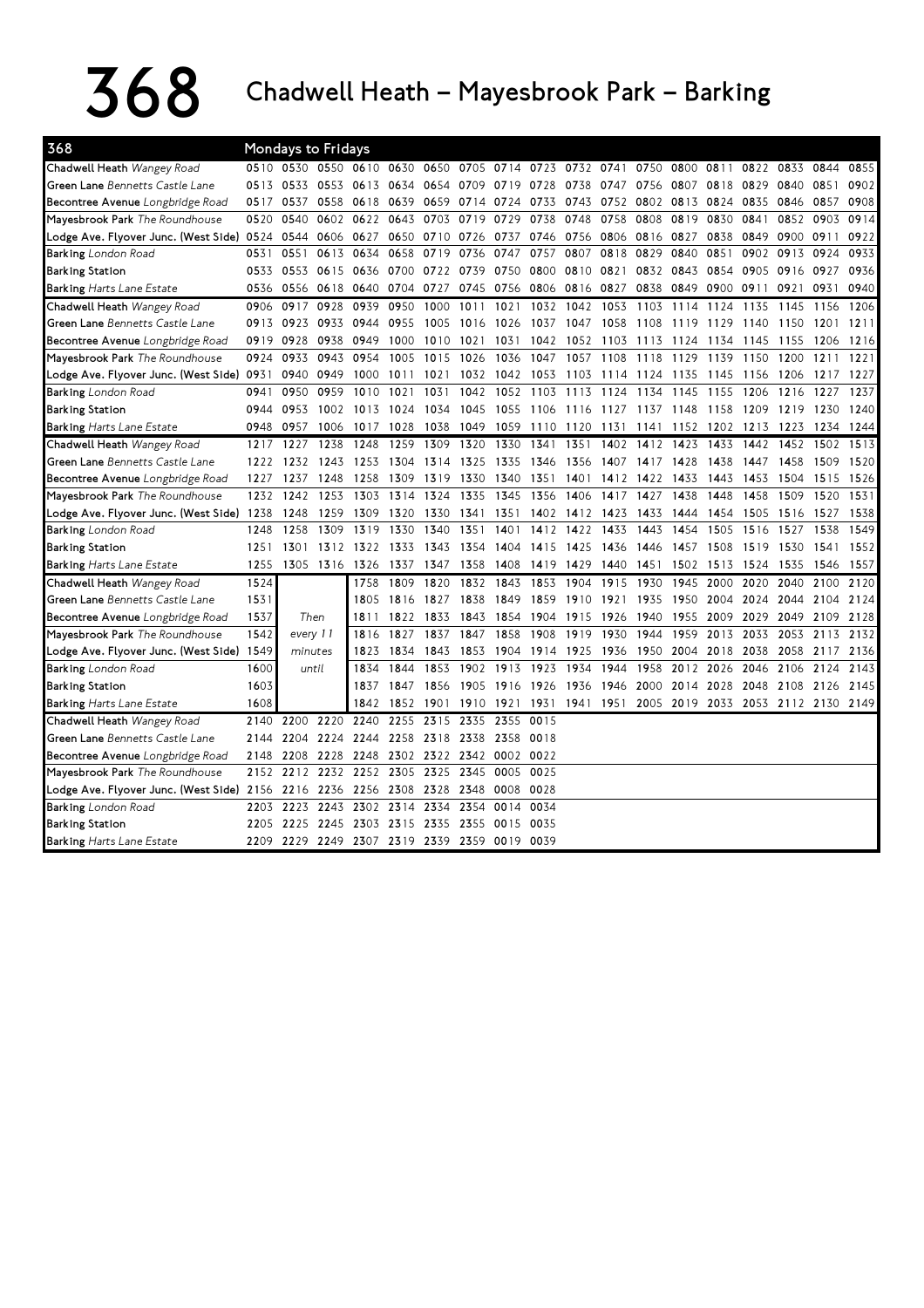| 368                                                                                                                            |      | Saturdays (also Good Friday)                                |                |                               |                |                |           |                          |                     |                |           |                     |                     |                                                                                           |      |                          |                |      |
|--------------------------------------------------------------------------------------------------------------------------------|------|-------------------------------------------------------------|----------------|-------------------------------|----------------|----------------|-----------|--------------------------|---------------------|----------------|-----------|---------------------|---------------------|-------------------------------------------------------------------------------------------|------|--------------------------|----------------|------|
| Chadwell Heath Wangey Road                                                                                                     |      | 0510 0530 0550 0610 0630 0650 0710 0730 0750 0805 0815 0825 |                |                               |                |                |           |                          |                     |                |           |                     |                     | 0835 0845 0855                                                                            |      |                          | 0905 0914 0924 |      |
| Green Lane Bennetts Castle Lane                                                                                                | 0513 | 0533                                                        | 0553           | 0613 0633 0653 0713           |                |                |           | 0734 0754                |                     | 0809           | 0819      | 0829                | 0839                | 0849                                                                                      | 0859 | 0909                     | 0918           | 0928 |
| Becontree Avenue Longbridge Road                                                                                               | 0517 | 0537                                                        | 0557           | 0617                          |                | 0637 0657      | 0717      | 0738                     | 0758                |                |           |                     | 0813 0823 0833 0844 | 0854                                                                                      | 0904 | 0914                     | 0923           | 0933 |
| Mayesbrook Park The Roundhouse                                                                                                 | 0520 | 0540                                                        | 0600           | 0621                          | 0641           | 0701           | 0721      |                          | 0742 0802 0817 0827 |                |           | 0837                | 0848                | 0858                                                                                      | 0908 | 0918                     | 0927           | 0937 |
| Lodge Ave. Flyover Junc. (West Side) 0524                                                                                      |      | 0544                                                        | 0604           | 0625                          | 0645           | 0705           | 0725      | 0746 0806 0821           |                     |                | 0831      | 0842                | 0853                | 0903                                                                                      | 0913 | 0923                     | 0932           | 0942 |
| Barking London Road                                                                                                            | 0531 | 0551                                                        | 0611           | 0632                          | 0652           | 0712           | 0733      | 0754                     | 0814                | 0829           | 0840      | 0851                | 0902                | 0912                                                                                      | 0922 | 0932                     | 0942           | 0952 |
| <b>Barking Station</b>                                                                                                         | 0533 | 0553 0613                                                   |                | 0634                          |                | 0654 0714 0735 |           | 0756 0816 0831 0842 0853 |                     |                |           |                     |                     | 0904 0914 0924                                                                            |      | 0934 0944                |                | 0954 |
| <b>Barking Harts Lane Estate</b>                                                                                               | 0536 |                                                             |                | 0556 0616 0637 0657 0717 0738 |                |                |           | 0759 0820                |                     | 0835           |           | 0846 0857           | 0908                | 0918 0928                                                                                 |      | 0938                     | 0948           | 0958 |
| Chadwell Heath Wangey Road                                                                                                     | 0933 | 0942                                                        | 0952 1001      |                               |                |                | 1141      | 1150                     | 1159                | 1208           | 1218      | 1228                | 1237                |                                                                                           |      | 1337                     | 1348           | 1358 |
| Green Lane Bennetts Castle Lane                                                                                                | 0937 | 0946                                                        | 0956           | 1006                          |                |                | 1146      | 1155                     | 1204                | 1213 1223      |           | 1233                | 1243                |                                                                                           |      | 1343                     | 1354           | 1404 |
| Becontree Avenue Longbridge Road                                                                                               |      | 0942 0951                                                   | 1001 1011      |                               |                | Then           | 1151      | 1200                     | 1209                | 1218 1228      |           | 1238                | 1248                | Then                                                                                      |      | 1348                     | 1359           | 1409 |
| Mayesbrook Park The Roundhouse                                                                                                 | 0946 | 0955                                                        | 1006           | 1016                          | every 10       |                | 1156      |                          | 1205 1214           | 1223           | 1233      | 1243                | 1253                | every 10                                                                                  |      | 1353                     | 1404           | 1414 |
| Lodge Ave. Flyover Junc. (West Side) 0951                                                                                      |      | 1001                                                        | 1012           | 1022                          | minutes        |                | 1202      | 1212 1221                |                     | 1231           | 1241      | 1251                | 1301                | minutes                                                                                   |      | 1401                     | 1411           | 1421 |
| Barking London Road                                                                                                            | 1001 | 1011                                                        | 1022           | 1032                          |                | until          | 1212      | 1222                     | 1231                | 1241           | 1251      | 1301                | 1311                | until                                                                                     |      | 1411                     | 1421           | 1431 |
| <b>Barking Station</b>                                                                                                         | 1004 | 1014                                                        | 1025           | 1035                          |                |                | 1215      | 1225 1234                |                     | 1244 1254      |           | 1304                | 1314                |                                                                                           |      | 1414                     | 1424           | 1434 |
| Barking Harts Lane Estate                                                                                                      | 1008 |                                                             | 1018 1029 1039 |                               |                |                |           | 1219 1229 1239           |                     | 1249 1259 1309 |           |                     | 1319                |                                                                                           |      | 1419                     | 1429           | 1439 |
| Chadwell Heath Wangey Road                                                                                                     | 1409 |                                                             |                | 1609                          | 1620           |                |           | 1720                     | 1730                | 1740           | 1750      | 1800                | 1810                | 1820                                                                                      | 1835 | 1850                     | 1905           | 1920 |
| Green Lane Bennetts Castle Lane                                                                                                | 1414 |                                                             |                | 1614                          | 1625           |                |           | 1725                     | 1735                | 1745           | 1755      | 1805                | 1815                | 1825                                                                                      | 1840 | 1855                     | 1910           | 1925 |
| Becontree Avenue Longbridge Road                                                                                               | 1419 | Then                                                        |                | 1619                          | 1630           | Then           |           | 1730                     | 1740                | 1750           | 1800      | 1810                | 1820                | 1830                                                                                      | 1845 | 1900                     | 1915           | 1929 |
| Mayesbrook Park The Roundhouse                                                                                                 | 1424 | every 10                                                    |                | 1624                          | 1635           |                | every 10  | 1735                     | 1745                | 1755           | 1805      | 1815                | 1825                | 1835                                                                                      | 1850 | 1905                     | 1919           | 1933 |
| Lodge Ave. Flyover Junc. (West Side) 1431                                                                                      |      | minutes                                                     |                | 1631                          | 1641           | minutes        |           | 1741                     | 1751                | 1801           |           | 1811 1821           | 1831                | 1841                                                                                      | 1856 | 1911                     | 1924           | 1938 |
| <b>Barking</b> London Road                                                                                                     | 1441 |                                                             | until          | 1641                          | 1651           |                | until     | 1751                     | 1801                | 1810           | 1820      | 1830                | 1840                | 1850                                                                                      | 1905 | 1920                     | 1932           | 1946 |
| <b>Barking Station</b>                                                                                                         | 1444 |                                                             |                | 1644                          | 1654           |                |           | 1754                     | 1803                |                | 1812 1822 |                     | 1832 1842 1852      |                                                                                           | 1907 | 1922                     | 1934           | 1948 |
| Barking Harts Lane Estate                                                                                                      | 1449 |                                                             |                | 1649                          | 1659           |                |           | 1759                     | 1808                | 1817           | 1827      | 1837                | 1847                | 1857                                                                                      | 1912 | 1927                     | 1939           | 1953 |
| Chadwell Heath Wangey Road                                                                                                     | 1940 | 2000                                                        | 2020           | 2040                          | 2100           |                |           | 2120 2140 2200 2220 2240 |                     |                | 2255      | 2315                | 2335                | 2355                                                                                      | 0015 |                          |                |      |
| Green Lane Bennetts Castle Lane                                                                                                | 1945 | 2005                                                        | 2025           | 2045                          | 2105           | 2124 2144      |           | 2204 2224 2244 2258      |                     |                |           | 2318                | 2338                | 2358                                                                                      | 0018 |                          |                |      |
| Becontree Avenue Longbridge Road                                                                                               | 1949 | 2009                                                        | 2029           | 2049                          | 2109           | 2128           | 2148      | 2208                     | 2228                | 2248           | 2302      | 2322                | 2342                | 0002                                                                                      | 0022 |                          |                |      |
| Mayesbrook Park The Roundhouse                                                                                                 | 1953 | 2013                                                        | 2033           | 2053                          |                |                |           | 2113 2132 2152 2212 2232 |                     | 2252           | 2305      | 2325                | 2345                | 0005                                                                                      | 0025 |                          |                |      |
| Lodge Ave. Flyover Junc. (West Side) 1958                                                                                      |      | 2018                                                        | 2037           | 2057                          |                | 2117 2136      | 2156      | 2216 2236                |                     | 2256           | 2308 2328 |                     | 2348                | 0008                                                                                      | 0028 |                          |                |      |
| <b>Barking</b> London Road                                                                                                     | 2006 | 2026                                                        | 2045           | 2105                          | 2125           | 2144           | 2203      |                          | 2223 2243           | 2302 2314      |           | 2334                | 2354                | 0014                                                                                      | 0034 |                          |                |      |
| <b>Barking Station</b>                                                                                                         | 2008 | 2028                                                        | 2047 2107      |                               |                | 2127 2146 2205 |           | 2225 2244                |                     | 2303 2315 2335 |           |                     | 2355                | 0015 0035                                                                                 |      |                          |                |      |
| Barking Harts Lane Estate                                                                                                      |      |                                                             |                |                               |                |                |           |                          |                     |                |           |                     |                     | 2013 2032 2051 2111 2131 2150 2209 2229 2248 2307 2319 2339 2359 0019 0039                |      |                          |                |      |
| 368                                                                                                                            |      | Sundays and other Public Holidays (except Christmas Day)    |                |                               |                |                |           |                          |                     |                |           |                     |                     |                                                                                           |      |                          |                |      |
| Chadwell Heath Wangey Road                                                                                                     | 0600 | 0630                                                        | 0700           | 0730                          | 0758           | 0823           | 0843      | 0903                     | 0923                | 0941           | 0959      | 1018                | 1038                | 1058                                                                                      | 1118 | 1137                     | 1156           | 1214 |
| Green Lane Bennetts Castle Lane                                                                                                | 0603 | 0633                                                        | 0703           | 0733                          | 0801           |                | 0827 0847 | 0907 0927                |                     | 0945           | 1003      | 1022                | 1042                | 1102                                                                                      | 1122 | 1141                     | 1200           | 1219 |
| Becontree Avenue Longbridge Road                                                                                               | 0607 | 0637                                                        | 0707           | 0737                          | 0805           | 0831           | 0851      | 0911                     | 0931                | 0950           | 1008      | 1027                | 1047                | 1107                                                                                      | 1127 | 1146                     | 1205           | 1224 |
| Mayesbrook Park The Roundhouse                                                                                                 | 0610 | 0640                                                        | 0710           | 0740                          | 0809           | 0835           | 0855      | 0915 0935                |                     | 0954           | 1012      | 1031                | 1051                | 1111                                                                                      | 1131 | 1150                     | 1210           | 1229 |
| Lodge Ave. Flyover Junc. (West Side) 0614 0644 0714 0744 0813 0839 0859 0919 0939 0958 1018 1037 1057 1117 1137 1156 1216 1236 |      |                                                             |                |                               |                |                |           |                          |                     |                |           |                     |                     |                                                                                           |      |                          |                |      |
| Barking London Road                                                                                                            | 0621 | 0651                                                        | 0721           | 0751                          |                |                |           |                          |                     |                |           |                     |                     | 0820 0847 0907 0927 0947 1007 1027 1047 1107 1127 1147 1206 1226 1246                     |      |                          |                |      |
| <b>Barking Station</b>                                                                                                         |      |                                                             |                |                               |                |                |           |                          |                     |                |           |                     |                     | 0623 0653 0723 0753 0822 0849 0909 0929 0949 1009 1029 1049 1109 1129 1149 1208 1228 1248 |      |                          |                |      |
| Barking Harts Lane Estate                                                                                                      | 0626 |                                                             |                |                               |                |                |           |                          |                     |                |           |                     |                     | 0656 0726 0756 0826 0853 0913 0933 0953 1013 1033 1053 1113 1133 1153 1213 1233 1253      |      |                          |                |      |
| Chadwell Heath Wangey Road                                                                                                     | 1233 |                                                             |                |                               | 1453 1514 1535 |                |           |                          |                     |                |           |                     |                     | 1735 1756 1817 1837 1858 1919 1940 2000 2020 2040                                         |      |                          |                |      |
| Green Lane Bennetts Castle Lane                                                                                                | 1238 |                                                             |                |                               | 1458 1519 1540 |                |           |                          | 1740                |                |           |                     |                     | 1801 1821 1841 1902 1923 1944 2004 2024 2044                                              |      |                          |                |      |
| Becontree Avenue Longbridge Road                                                                                               | 1244 | Then                                                        |                | 1504                          |                | 1525 1545      |           | Then                     | 1745                |                |           |                     |                     | 1806 1826 1846 1907 1928 1949 2009 2028 2048                                              |      |                          |                |      |
| Mayesbrook Park The Roundhouse                                                                                                 | 1249 | every 20                                                    |                | 1509                          |                | 1530 1550      |           | every 20                 | 1750                |                |           | 1810 1830 1850 1911 |                     |                                                                                           |      | 1932 1953 2013 2032 2052 |                |      |
| Lodge Ave. Flyover Junc. (West Side) 1256                                                                                      |      | minutes                                                     |                |                               | 1516 1536 1555 |                | minutes   |                          | 1755                |                |           |                     |                     | 1815 1835 1855 1916 1937 1957 2017 2036 2056                                              |      |                          |                |      |
| Barking London Road                                                                                                            | 1306 |                                                             | until          | 1526                          | 1546 1605      |                |           | until                    | 1805                |                |           |                     |                     | 1824 1844 1904 1925 1945 2005 2025 2044 2103                                              |      |                          |                |      |
| <b>Barking Station</b>                                                                                                         | 1308 |                                                             |                | 1528                          | 1548 1607      |                |           |                          |                     |                |           |                     |                     | 1807 1826 1846 1906 1927 1947 2007 2027 2046 2105                                         |      |                          |                |      |
| Barking Harts Lane Estate                                                                                                      | 1313 |                                                             |                | 1533                          | 1553 1612      |                |           |                          |                     |                |           |                     |                     | 1812 1831 1851 1911 1931 1951 2011 2031                                                   |      |                          | 2050 2109      |      |
| Chadwell Heath Wangey Road                                                                                                     |      | 2100 2120 2140 2200 2220 2240 2255 2315 2335 2355 0015      |                |                               |                |                |           |                          |                     |                |           |                     |                     |                                                                                           |      |                          |                |      |
| Green Lane Bennetts Castle Lane                                                                                                |      | 2104 2124 2144 2204 2224 2244 2258 2318 2338 2358 0018      |                |                               |                |                |           |                          |                     |                |           |                     |                     |                                                                                           |      |                          |                |      |
| Becontree Avenue Longbridge Road                                                                                               |      | 2108 2128 2148 2208 2228 2248 2302 2322 2342 0002 0022      |                |                               |                |                |           |                          |                     |                |           |                     |                     |                                                                                           |      |                          |                |      |
| Mayesbrook Park The Roundhouse                                                                                                 |      | 2112 2132 2152 2212 2232 2252 2305 2325 2345 0005 0025      |                |                               |                |                |           |                          |                     |                |           |                     |                     |                                                                                           |      |                          |                |      |
| Lodge Ave. Flyover Junc. (West Side) 2116 2136 2156 2216 2236 2256 2308 2328 2348 0008 0028                                    |      |                                                             |                |                               |                |                |           |                          |                     |                |           |                     |                     |                                                                                           |      |                          |                |      |
| Barking London Road                                                                                                            |      | 2123 2143 2203 2223 2243 2302 2314 2334 2354 0014 0034      |                |                               |                |                |           |                          |                     |                |           |                     |                     |                                                                                           |      |                          |                |      |
| <b>Barking Station</b>                                                                                                         |      | 2125 2145 2205 2225 2245 2303 2315 2335 2355 0015 0035      |                |                               |                |                |           |                          |                     |                |           |                     |                     |                                                                                           |      |                          |                |      |
| Barking Harts Lane Estate                                                                                                      |      | 2129 2149 2209 2229 2249 2307 2319 2339 2359 0019 0039      |                |                               |                |                |           |                          |                     |                |           |                     |                     |                                                                                           |      |                          |                |      |

Operated by Arriva London **WWW.londonbusroutes.net** 1.11.21 (25.11.17)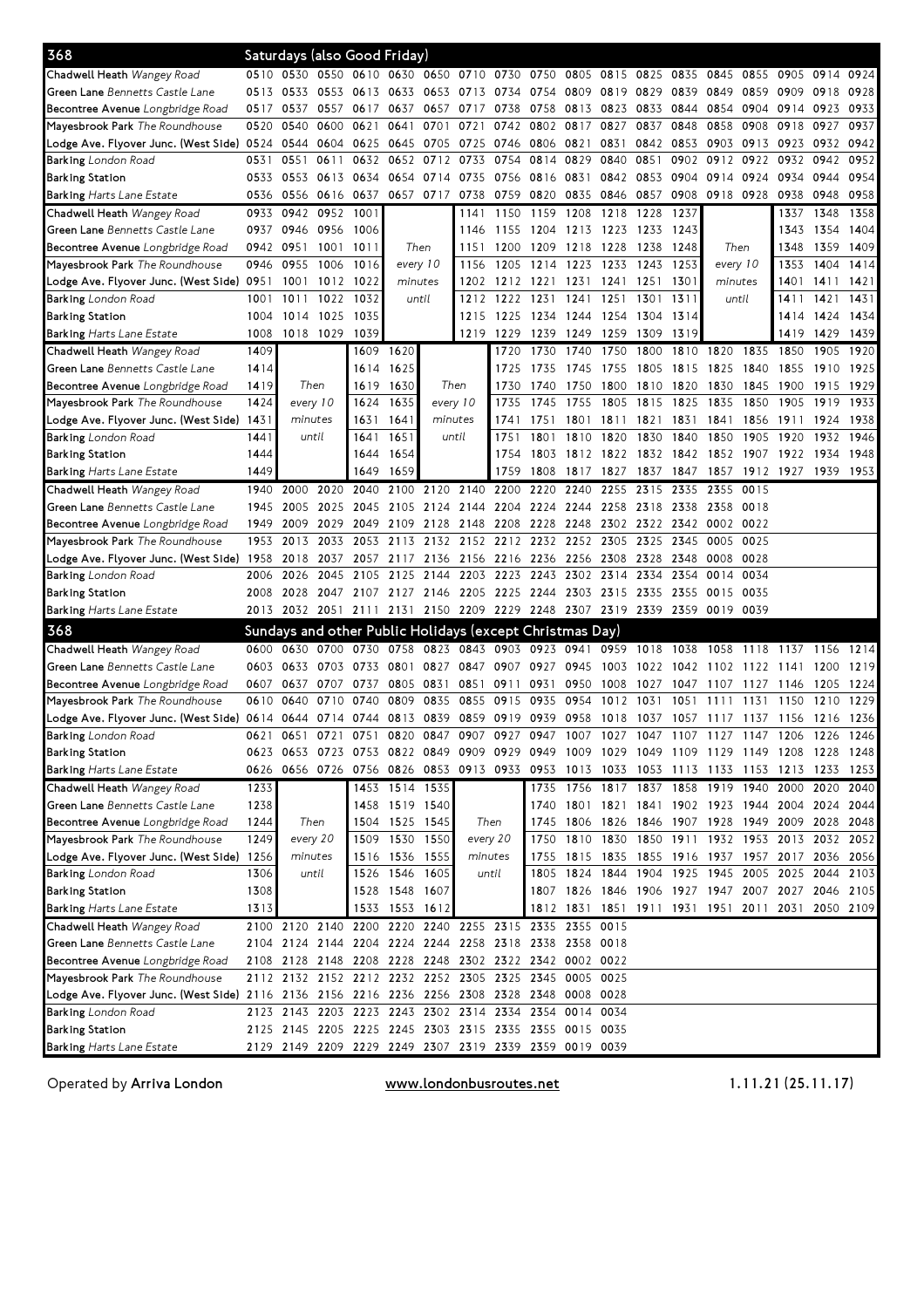## $368$  Barking – Mayesbrook Park – Chadwell Heath

| 368                                       |      |           | <b>Mondays to Fridays</b>     |        |      |           |                                              |           |           |           |                |      |           |           |      |           |      |      |
|-------------------------------------------|------|-----------|-------------------------------|--------|------|-----------|----------------------------------------------|-----------|-----------|-----------|----------------|------|-----------|-----------|------|-----------|------|------|
| Barking Harts Lane Estate                 |      |           | 0500 0520 0540 0600 0615 0630 |        |      |           | 0645                                         |           | 0658 0708 | 0717 0727 |                | 0737 | 0746 0755 |           | 0804 | 0815      | 0826 | 0837 |
| <b>Barking Station</b>                    | 0504 | 0524 0544 |                               | 0604   |      | 0619 0634 | 0649                                         | 0702 0712 |           | 0722      | 0732 0742      |      | 0751      | 0800      | 0810 | 0821      | 0832 | 0843 |
| <b>Barking</b> London Road                | 0505 | 0525 0545 |                               | 0605   |      | 0620 0636 | 0651                                         |           | 0704 0714 |           | 0724 0734      | 0744 | 0753      | 0802 0813 |      | 0824 0835 |      | 0846 |
| Lodge Ave. Flyover Junc. (West Side) 0511 |      | 0531      | 0551                          | 0611   | 0627 | 0643      | 0658                                         | 0711      | 0722      |           | 0732 0742      | 0752 | 0801      | 0812      | 0823 | 0834      | 0845 | 0856 |
| Mayesbrook Park The Roundhouse            | 0514 | 0534      | 0554                          | 0614   | 0631 | 0647      | 0702                                         | 0715 0726 |           |           | 0736 0746      | 0756 | 0806      | 0817      | 0828 | 0839      | 0850 | 0901 |
| Becontree Avenue Longbridge Road          | 0517 | 0537      | 0557                          | 0617   | 0635 | 0651      | 0706                                         | 0719      | 0730      | 0740      | 0750           | 0800 | 0811      | 0822      | 0833 | 0844      | 0855 | 0906 |
| Green Lane Bennetts Castle Lane           | 0520 | 0540      | 0600                          | 0621   | 0639 | 0655      | 0710                                         | 0724      | 0735      | 0745      | 0755           | 0806 | 0817      | 0828      | 0839 | 0850      | 0901 | 0912 |
| Chadwell Heath Wangey Road                | 0523 | 0543      | 0603                          | 0625   | 0643 | 0659      | 0714                                         | 0728      | 0739      | 0750      | 0801           | 0812 | 0823      | 0834      | 0845 | 0856      | 0907 | 0918 |
| <b>Barking Harts Lane Estate</b>          | 0848 | 0859      | 0910                          | 0921   | 0932 | 0943      | 0953                                         | 1004      | 1014      | 1025      | 1035           | 1046 | 1056      | 1107      | 1117 | 1128      | 1138 | 1149 |
| <b>Barking Station</b>                    | 0854 | 0905      | 0916                          | 0927   | 0937 | 0948      | 0958                                         | 1009      | 1019      | 1030      | 1040           | 1051 | 1101      | 1112      | 1122 | 1133      | 1143 | 1154 |
| <b>Barking</b> London Road                | 0857 | 0908      | 0919                          | 0930   | 0940 | 0951      | 1001                                         |           | 1012 1022 | 1033      | 1043           | 1054 | 1104      | 1115      | 1125 | 1136      | 1146 | 1157 |
| Lodge Ave. Flyover Junc. (West Side)      | 0907 | 0918      | 0929                          | 0940   | 0950 | 1001      | 1011                                         | 1022      | 1032      | 1043      | 1053           | 1104 | 1114      | 1125      | 1135 | 1146      | 1156 | 1207 |
| Mayesbrook Park The Roundhouse            | 0912 | 0923      | 0933                          | 0944   | 0954 | 1005      | 1015                                         | 1026      | 1036      | 1047      | 1057           | 1108 | 1118      | 1129      | 1139 | 1150      | 1200 | 1211 |
| Becontree Avenue Longbridge Road          | 0917 | 0928      | 0938                          | 0949   | 0959 | 1010      | 1020                                         | 1031      | 1041      | 1052      | 1102           | 1113 | 1123      | 1134      | 1144 | 1155      | 1205 | 1216 |
| Green Lane Bennetts Castle Lane           | 0923 | 0933      | 0943                          | 0954   | 1004 | 1015      | 1025                                         | 1036      | 1046      |           | 1057 1107      | 1118 | 1128      | 1139      | 1149 | 1200      | 1210 | 1221 |
| Chadwell Heath Wangey Road                | 0927 | 0937      | 0947                          | 0958   | 1008 | 1019      | 1029                                         | 1040      | 1050      | 1101      | 1111           | 1122 | 1132      | 1143      | 1153 | 1204      | 1214 | 1225 |
| <b>Barking Harts Lane Estate</b>          | 1159 | 1210      | 1220                          | 1231   | 1241 | 1252      | 1302                                         | 1313      | 1323      | 1334      | 1344           | 1355 | 1405      | 1416      | 1426 | 1437      | 1448 | 1459 |
| <b>Barking Station</b>                    | 1204 | 1215      | 1225                          | 1236   | 1246 | 1257      | 1307                                         | 1318      | 1328      | 1339      | 1349           | 1400 | 1410      | 1421      | 1431 | 1442      | 1453 | 1504 |
| <b>Barking</b> London Road                | 1207 | 1218      | 1228                          | 1239   | 1249 | 1300      | 1310                                         | 1321      | 1331      | 1342      | 1352           | 1403 | 1413      | 1424      | 1434 | 1445      | 1456 | 1507 |
| Lodge Ave. Flyover Junc. (West Side)      | 1217 | 1228      | 1238                          | 1249   | 1259 | 1310      | 1320                                         | 1331      | 1341      | 1352      | 1402           | 1413 | 1424      | 1435      | 1445 | 1457      | 1508 | 1520 |
| Mayesbrook Park The Roundhouse            | 1221 | 1232      | 1242                          | 1253   | 1303 | 1314      | 1324                                         | 1335      | 1345      | 1356      | 1406           | 1418 | 1429      | 1440      | 1450 | 1502      | 1514 | 1526 |
| Becontree Avenue Longbridge Road          | 1226 | 1237      | 1247                          | 1258   | 1308 | 1319      | 1329                                         | 1340      | 1350      | 1401      | 1411           | 1423 | 1434      | 1445      | 1455 | 1507      | 1520 | 1533 |
| Green Lane Bennetts Castle Lane           | 1231 | 1242      | 1252                          | 1303   | 1313 | 1324      | 1334                                         | 1345      | 1355      | 1406      | 1416           | 1428 | 1439      | 1451      | 1501 | 1513      | 1526 | 1539 |
| Chadwell Heath Wangey Road                | 1235 | 1246      | 1256                          | 1307   |      | 1317 1328 | 1338                                         | 1349      | 1359      | 1410      | 1420           | 1432 | 1443      | 1455      | 1506 | 1518      | 1531 | 1544 |
| <b>Barking Harts Lane Estate</b>          | 1510 | 1521      | 1532                          | 1543   |      |           | 1755                                         | 1806      | 1817      | 1828      | 1839           | 1850 | 1901      | 1912      | 1923 | 1940      | 2000 | 2020 |
| <b>Barking Station</b>                    | 1516 | 1527      | 1538                          | 1549   |      |           | 1801                                         | 1812      | 1823      | 1834      | 1845           | 1855 | 1906      | 1917      | 1928 | 1945      | 2005 | 2025 |
| <b>Barking</b> London Road                | 1519 | 1530      | 1541                          | 1552   |      | Then      | 1804                                         | 1815      | 1826      | 1837      | 1848           | 1858 | 1909      | 1920      | 1931 | 1947      | 2007 | 2027 |
| Lodge Ave. Flyover Junc. (West Side) 1532 |      | 1543      | 1554                          | 1605   |      | every 11  | 1817                                         | 1828      | 1839      | 1849      | 1859           | 1909 | 1919      | 1930      | 1940 | 1956      | 2016 | 2036 |
| Mayesbrook Park The Roundhouse            | 1538 | 1549      | 1600                          | 1611   |      | minutes   | 1823                                         | 1834      | 1844      | 1854      | 1904           | 1914 | 1924      | 1934      | 1944 | 2000      | 2020 | 2040 |
| Becontree Avenue Longbridge Road          | 1545 | 1556      | 1606                          | 1616   |      | until     | 1828                                         | 1839      | 1849      | 1859      | 1909           | 1919 | 1929      | 1939      | 1949 | 2005      | 2025 | 2044 |
| Green Lane Bennetts Castle Lane           | 1551 | 1602      | 1612                          | - 1622 |      |           | 1834                                         | 1844      | 1854      | 1904      | 1914           | 1924 | 1934      | 1944      | 1954 | 2010      | 2030 | 2049 |
| Chadwell Heath Wangey Road                | 1556 | 1607      | 1617                          | 1627   |      |           | 1839                                         | 1849      | 1859      | 1909      | 1919           | 1929 | 1938      | 1948      | 1958 | 2014      | 2034 | 2053 |
| <b>Barking Harts Lane Estate</b>          | 2040 | 2100      | 2120                          | 2140   | 2200 | 2220      | 2240                                         | 2300      | 2320      | 2340      | 0000           | 0020 |           |           |      |           |      |      |
| <b>Barking Station</b>                    | 2045 | 2105      | 2125                          | 2145   |      | 2204 2224 | 2244                                         |           | 2304 2324 | 2344      | 0004           | 0024 |           |           |      |           |      |      |
| <b>Barking</b> London Road                | 2047 | 2107      | 2127                          | 2147   |      | 2206 2226 | 2246                                         |           | 2305 2325 | 2345      | 0005 0025      |      |           |           |      |           |      |      |
| Lodge Ave. Flyover Junc. (West Side)      | 2056 | 2116      | 2136                          | 2155   | 2214 | 2234      | 2254                                         |           | 2312 2332 | 2351      | 0011           | 0031 |           |           |      |           |      |      |
| Mayesbrook Park The Roundhouse            | 2100 | 2119      | 2139                          | 2158   | 2217 | 2237      | 2257                                         |           | 2315 2335 |           | 2354 0014 0034 |      |           |           |      |           |      |      |
| Becontree Avenue Longbridge Road          | 2104 | 2123      | 2143                          | 2202   | 2221 | 2241      | 2301                                         | 2319      | 2338      | 2357      | 0017           | 0037 |           |           |      |           |      |      |
| Green Lane Bennetts Castle Lane           | 2109 | 2128      | 2147 2206                     |        |      | 2225 2245 | 2304                                         | 2322 2341 |           | 0000      | 0020           | 0040 |           |           |      |           |      |      |
| Chadwell Heath Wangey Road                |      |           |                               |        |      |           | 2112 2131 2150 2209 2228 2248 2307 2325 2344 |           |           |           | 0003 0023 0043 |      |           |           |      |           |      |      |